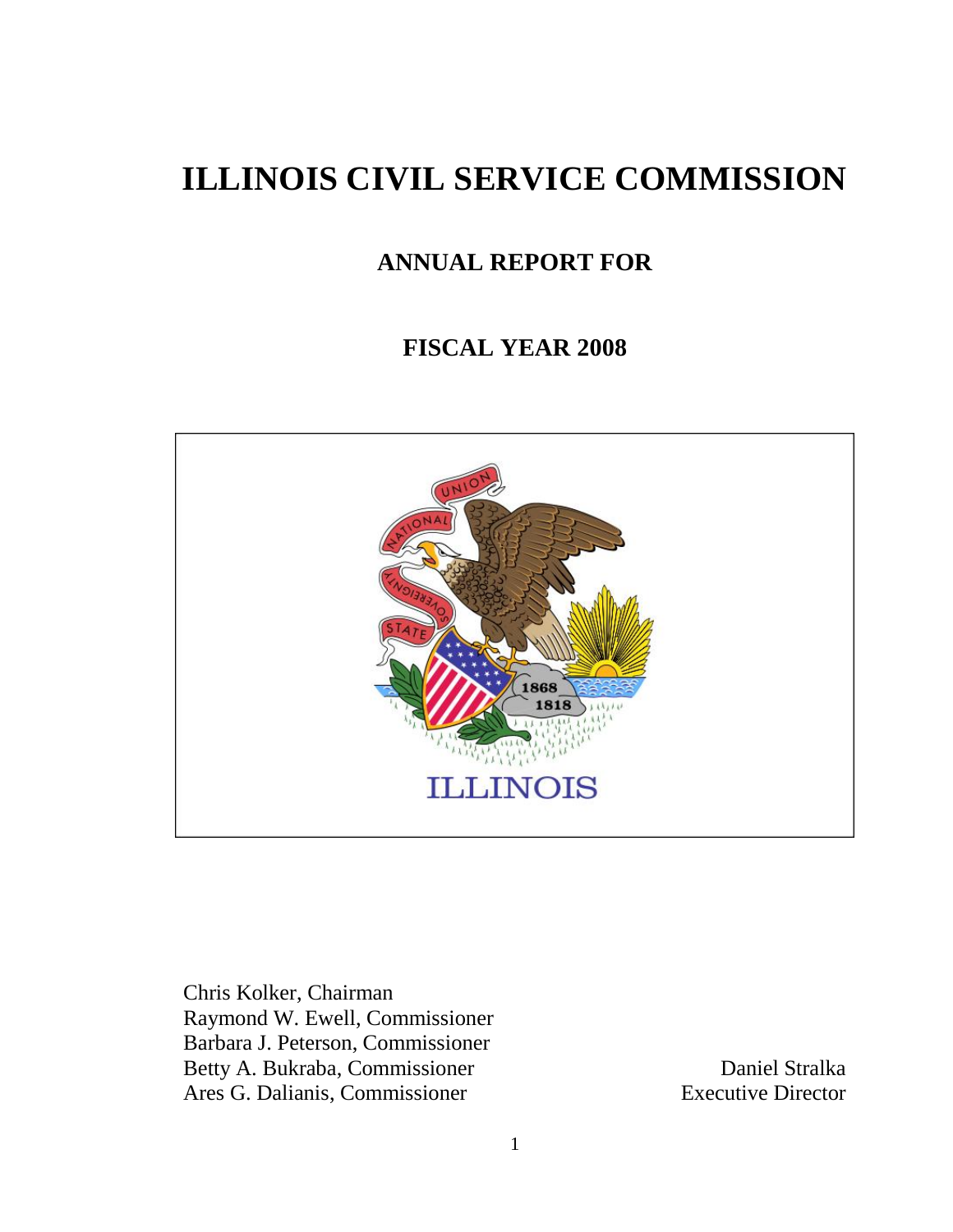

**Daniel Stralka EXECUTIVE DIRECTOR**

**State of Illinois CIVIL SERVICE COMMISSION 400 W. Monroe Street, Suite 306 Springfield, Illinois 62704 PHONE (217) 782-7373 FAX (217) 524-3706 TTY (888) 261-2819 www.icsc.il.gov**

**Chris Kolker CHAIRMAN**

**COMMISSIONERS Raymond W. Ewell Barbara J. Peterson Betty A. Bukraba Ares G. Dalianis**

Governor Rod R. Blagojevich State of Illinois Springfield, Illinois 62706

Dear Governor Blagojevich:

We submit this report to you, to the members of the General Assembly, and to the citizens of Illinois. It is the Commission's  $96<sup>th</sup>$  Annual Report and covers the period of July 1, 2007 through June 30, 2008. In this report, we have set forth both our responsibilities and accomplishments.

We appreciate the support and encouragement you have given us as we endeavor to carry out the requirements of the Illinois Personnel Code with the goal of providing the citizens of Illinois with a system of personnel administration based on merit principles and scientific method.

Respectfully submitted,

 $\sqrt{2}$  2

Chris Kolker, Chairman

Ares G. Dalianis, Commissioner

Péterson. Commissioner arbara

ssioner Bukraba. Commi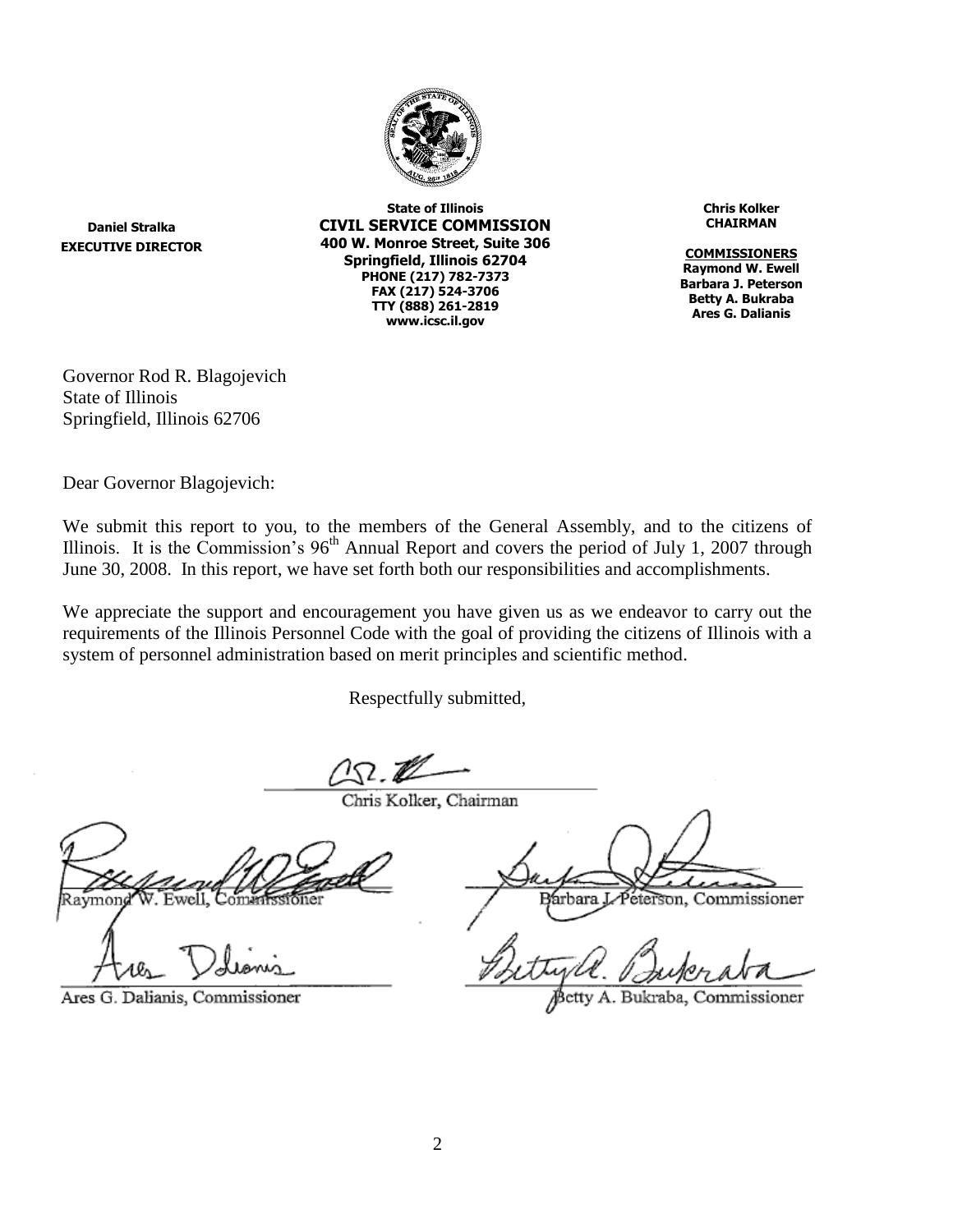# **TABLE OF CONTENTS**

## Page Number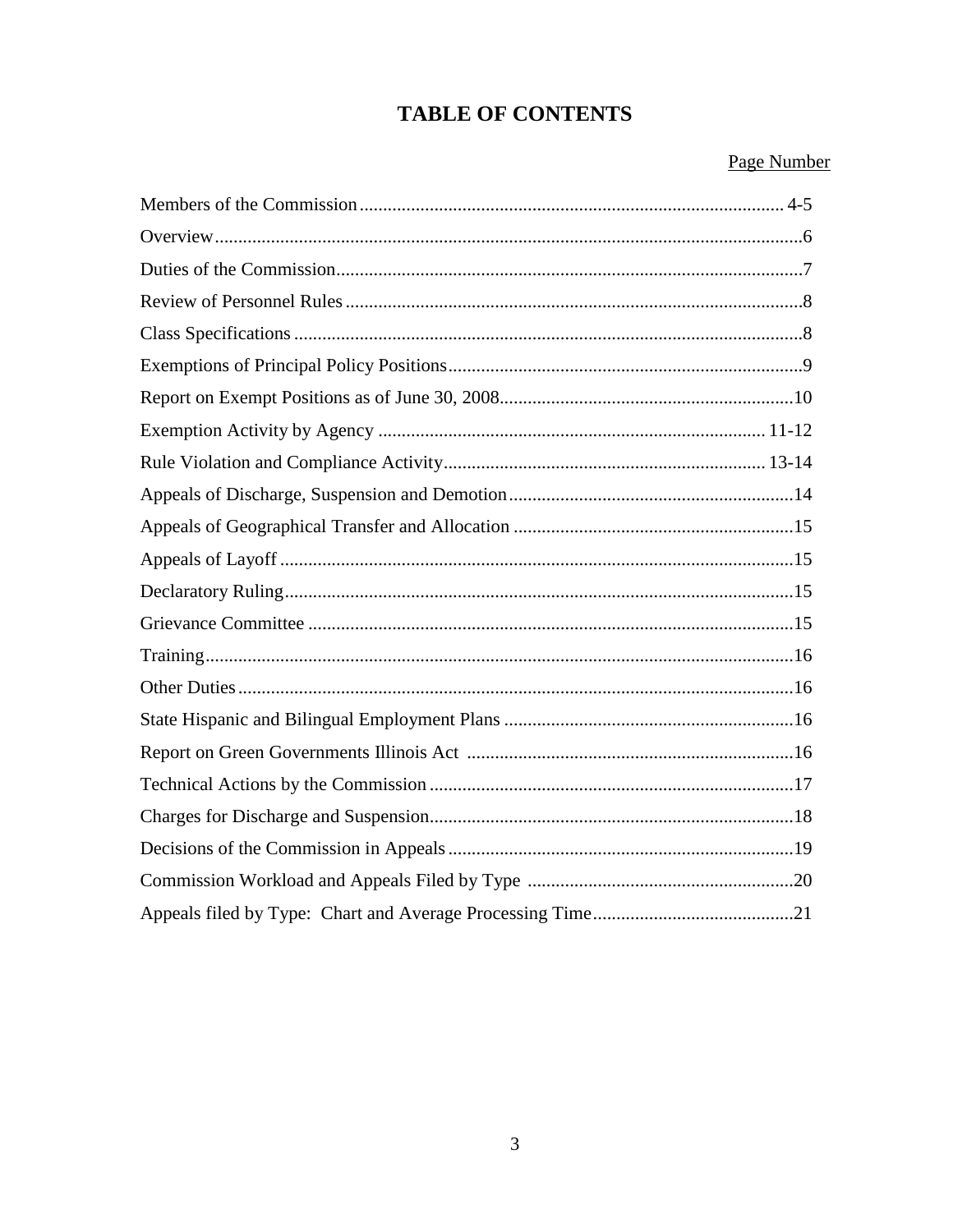#### **MEMBERS OF THE COMMISSION**

The members of the Civil Service Commission are appointed for a period of six years.

| Name                              | Term Expires  |
|-----------------------------------|---------------|
| Chris Kolker, Chairman            | March 1, 2011 |
| Raymond W. Ewell, Commissioner    | March 1, 2011 |
| Barbara J. Peterson, Commissioner | March 1, 2011 |
| Betty A. Bukraba, Commissioner    | March 1, 2009 |
| Ares G. Dalianis, Commissioner    | March 1, 2013 |
|                                   |               |

#### **Chris Kolker**

Chris Kolker, appointed as Chairman in March of 2004, graduated from Arizona State University in 1989 with a B.A. in political science. From 1990 to 1995, he worked as a legislative and political aide for Illinois House Speaker Michael J. Madigan. During those years, he also worked with legislators, as well as state and local officials, on a wide variety of governmental issues. In 1995, Chris entered law school at Southern Illinois University and graduated magna cum laude in 1998. He has worked in labor and personnel law since law school for both employers and employees. Originally from East St. Louis, Chris currently resides in the Belleville area.

#### **Raymond W. Ewell**

Raymond W. Ewell was born on December 29, 1928 in Chicago, Illinois. He earned a Bachelor of Arts degree at the University of Illinois (1949), a Master's degree from the University of Illinois (1951), and a Juris Doctor degree from the University of Chicago (1954). He was a State Representative in the Illinois General Assembly for eight terms from 1967 to 1983, where he served as chairman of the Higher Education Committee, the Illinois Legislative Black Caucus, and the National Society of State Legislators (1969). He served in the U.S. Army from 1954 to 1955.

In addition to being an attorney at law for 50 years, Mr. Ewell has been a teacher in the Chicago public schools, a gas station operator, a partner in a brokerage firm, bond counsel for the Cook County Board of Commissioners (1992), and a lobbyist for the City of Chicago, the Chicago Teacher's Pension Fund, the Illinois Trial Lawyers Association, and Cook County. While in the Legislature, he served as minority spokesman on the Elections, Agriculture, Conservation, Registration and Regulation, and Executive Committees. He also served on the committees for County and Township, Higher Education, Primary and Secondary Education, Judiciary, Public Utilities, Human Resources, and Motor Vehicles.

Mr. Ewell served as senior advisor to United States Senator Carol Moseley Braun and to John H. Stroger, President of the Cook County Board. He is a member of the Fourth Ward Young Democrats, an independent precinct captain for the Seventeenth Ward, a Seventeenth Ward Regular Democratic organization supervisor and instructor, and campaign manager for State Representative Charles Morrow, III. He is president of the Perry Avenue Block Club, a member of the N.A.A.C.P., the Cook County Bar Association, the Southtown Y.M.C.A., the Urban League,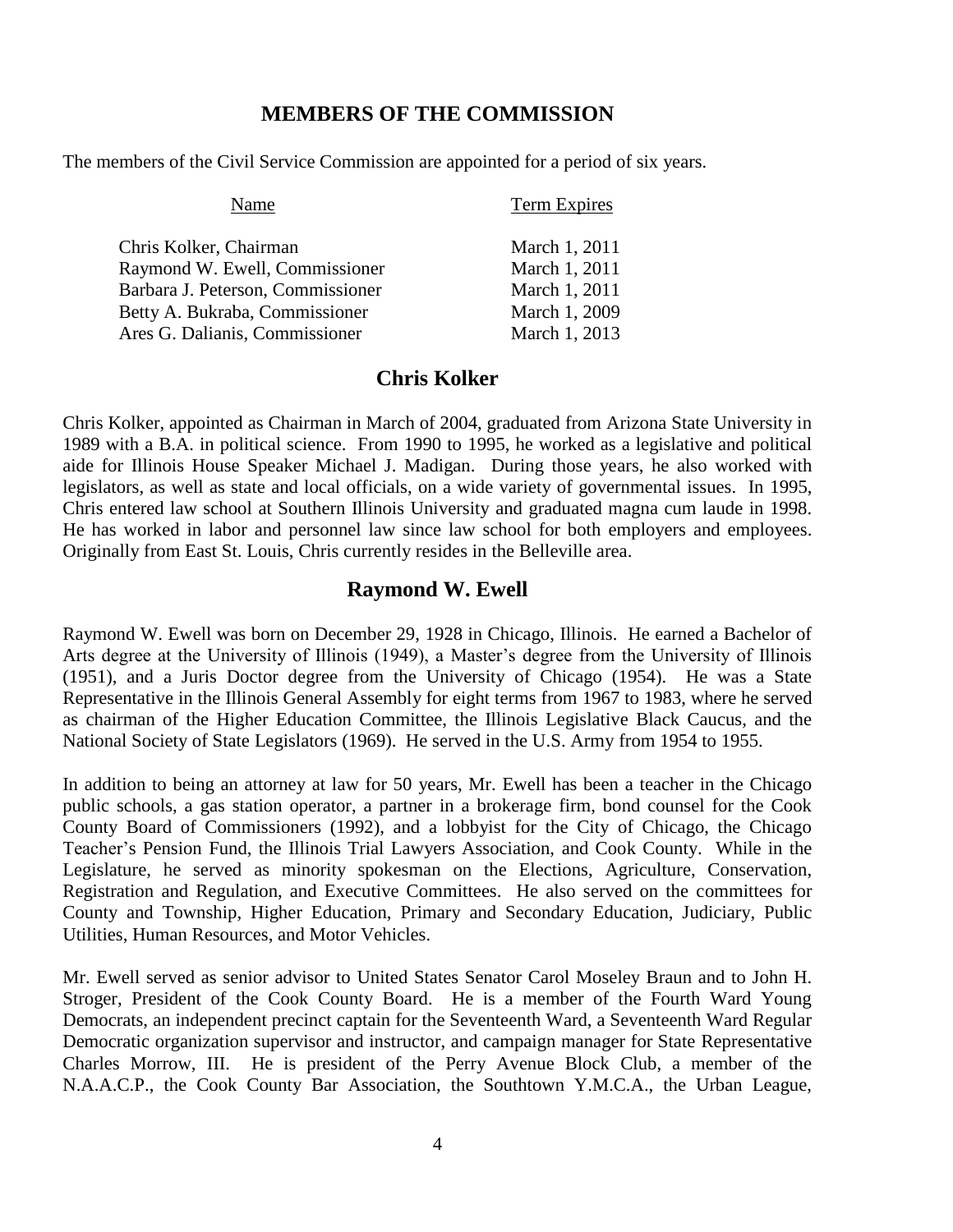P.U.S.H., Southtown Y.M.C.A. Businessmen's Association, and Director of St. Carthage Grooming School for Boys.

#### **Barbara J. Peterson**

Barbara J. "Bobbie" Peterson was first appointed as a Commissioner on the Illinois Civil Service Commission on August 1, 2000. She previously sat on the Governor's State University Board of Trustees. There she chaired the Personnel Committee, which oversees collective bargaining contracts, faculty and civil service salaries, and employee benefits. She also represented GSU on the State University Civil Service System and was the University's founding member trustee for the Monsignor Ignatius D. McDermott Endowed Scholarship. She is currently on the Governor's State University Foundation Board of Directors. Commissioner Peterson serves as a member of the Will/Kankakee Regional Development Authority. She also serves as secretary of the Will County Planning and Zoning Commission.

Bobbie Peterson is a long-time resident of Will County. With her husband, Charles, Bobbie spent 35 years as owner of a union plumbing and heating corporation and is still engaged in agriculture. Born and educated in Chicago, she is a graduate of Gregg Business College. The Petersons have four sons and nine grandchildren.

#### **Betty A. Bukraba**

Betty Bukraba was appointed a Commissioner effective October 6, 2003. She retired from the office of the Clerk of the Circuit Court of Cook County, having served as the Director of Personnel Services for 14 years. As Director, she had responsibilities for all aspects of employee relations in the 2,300 employee agency from applicant testing to retirement planning. While serving in this capacity, she was a recipient of the Cook County Distinguished Public Service award in 1999. She is the widow of a Chicago firefighter and raised their two children while operating a small business. Betty remains active in numerous neighborhood and civic organizations and causes.

## **Ares G. Dalianis**

Ares G. Dalianis is a partner at the law firm of Franczek Sullivan P.C. in Chicago where he practices in the areas of education law, real property taxation and assessment appeals, employment and personnel law, real estate, and general corporate representation for school districts and other units of local government. Ares is AV Peer Review Rated, Martindale-Hubbell's highest peer recognition for ethical standards and legal ability.

Ares has previously served as the Deputy Supervisor of the Cook County State's Attorney's Office Real Estate Tax Section and as an Assistant State's Attorney in Lake County, Illinois. He is a former member of his local elementary school Board of Education and serves on the Parish Council at his church. He earned both his undergraduate and law degrees from the University of Illinois at Urbana-Champaign. Ares was appointed to the Commission in March of 2007.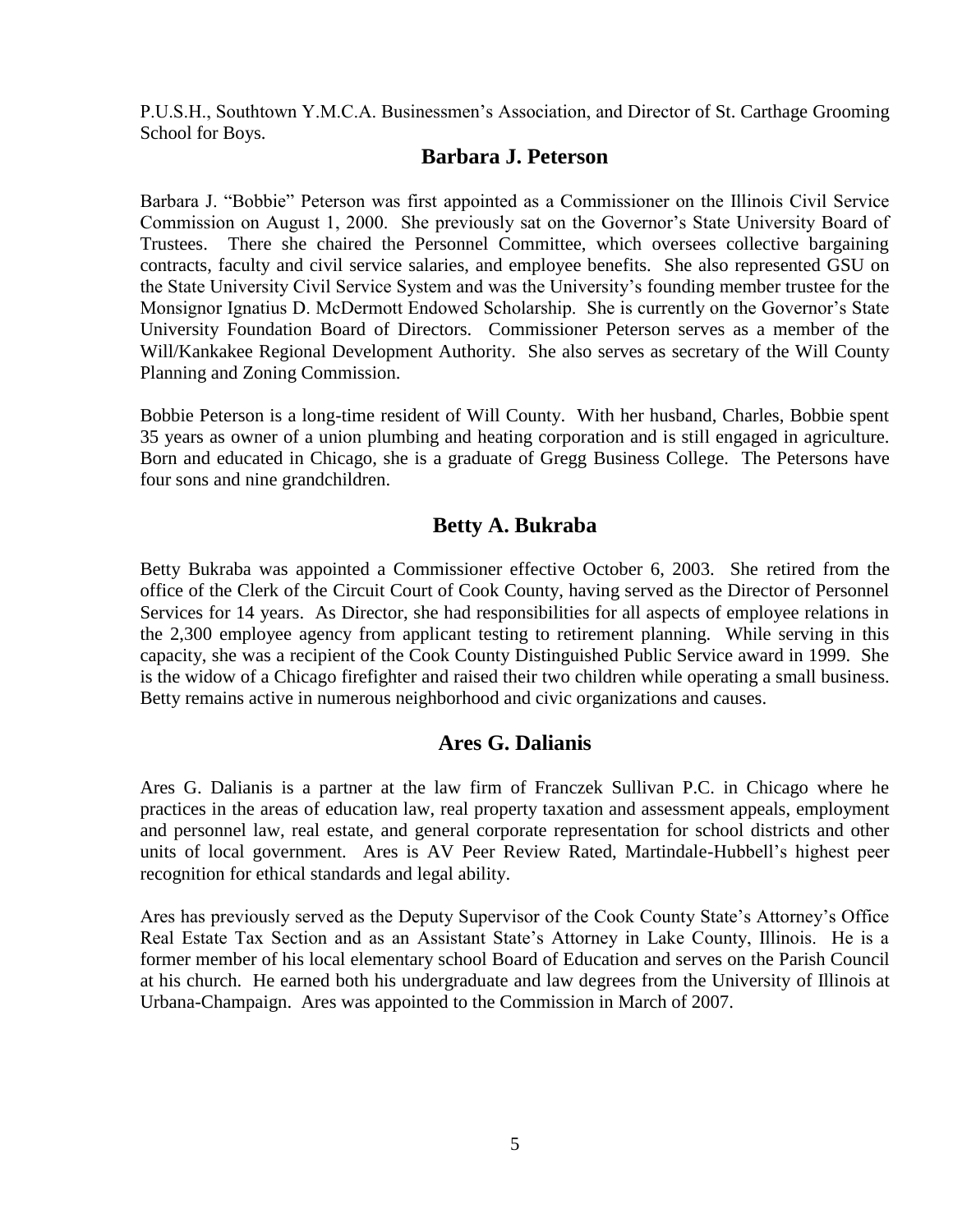#### **OVERVIEW**

The Civil Service Commission began the year with an approved budget of \$456,200. This represented a 13% increase from the previous year's appropriation largely due to an increase in the retirement percentage. Even with this mandated increase, the Commission's appropriation was only 1% higher than fiscal year 2002 due to four consecutive years of decreases averaging 5%. The Commission continues to meet its statutory responsibilities while operating with an historic low of four full-time employees.

Commission staff started the year by completing the move to its new office in Springfield. Taking advantage of the move, the Commission reorganized its appeal filing system to make for a more systematic approach to appeal file and administrative record retention and archiving. As part of this process, the Commission received approval to revise its Authority to Dispose of State Records with the State Records Commission at the Illinois State Archives and ultimately delivered over 40 boxes of accumulated appeal files and administrative records to the State Archives.

Commission staff also took this opportunity to reorganize and audit its file system for 4d(3) exempt positions. Working with the Technical Services Division of Central Management Services, Commission staff was able to recreate missing or incomplete files to restore the integrity of the file system. With this accomplishment, Commission staff subsequently created a database of exempt positions organized by agency and functional title which greatly enhanced staff's ability to promptly and comprehensively research agency requests.

In the midst of the move, The Illinois Auditor General conducted its bi-annual compliance audit for fiscal years 2006 and 2007. The Commission was pleased to report that there were no findings – material or otherwise – as a result of their extensive review.

The Commission received an inquiry as to the extent of the general exemption provided under Section  $4c(6)$  of the Personnel Code for "All employees of the Governor at the executive mansion and on his immediate personal staff." Staff researched the issue and provided a report to the Commission on May 16, 2008 which the Commission accepted.

During the fall 2007 State and University Employees Combined Appeal (SECA) charitable campaign, the Civil Service Commission was proud to receive recognition for exceptional participation. Beckie Daniken, SECA coordinator, attended an awards luncheon held at the Governor's mansion to accept the award. For the second year in a row, there was 100% participation by both the Commission staff and Commissioners.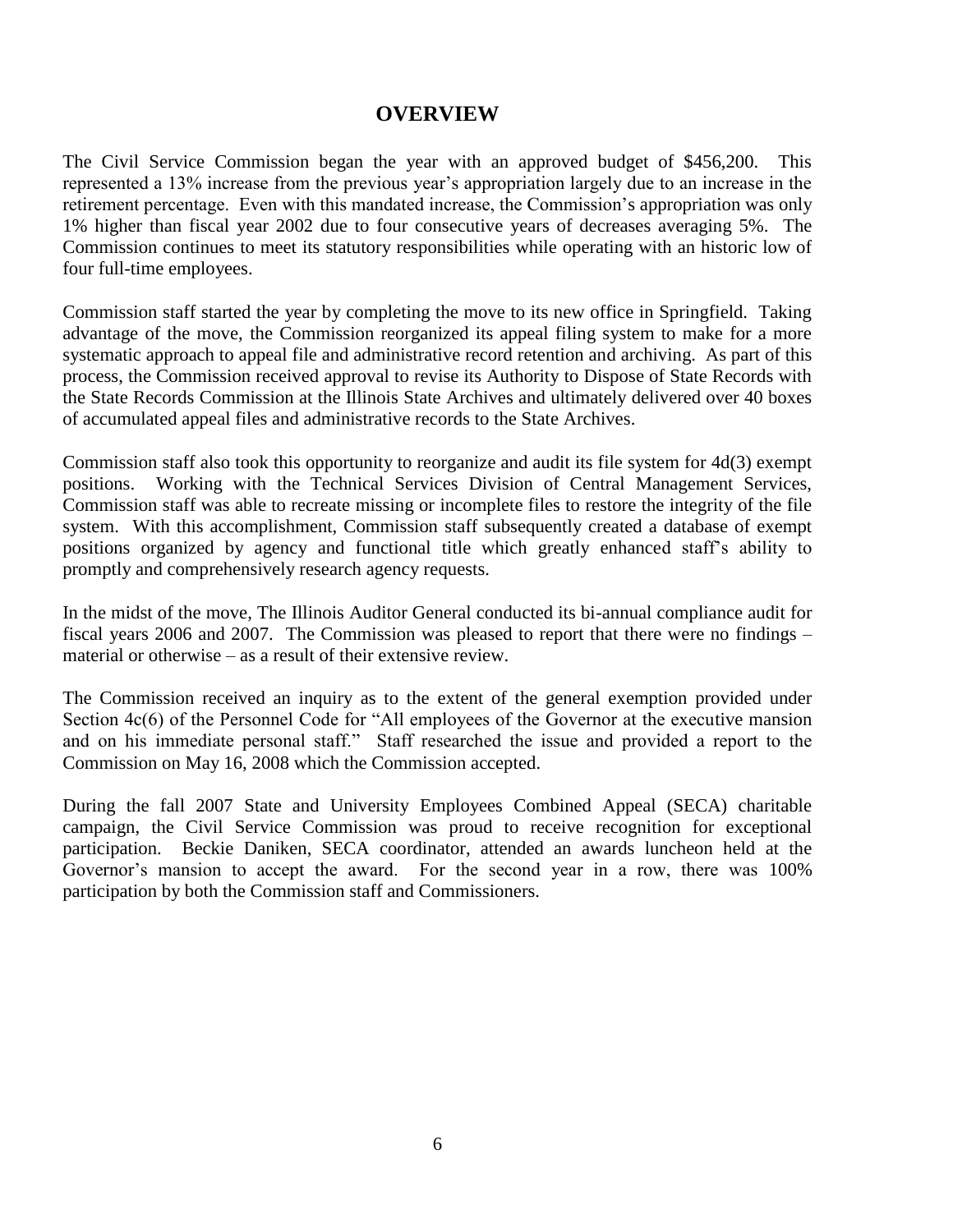## **DUTIES OF THE COMMISSION**

Guided by merit philosophy, the members of the Commission and its staff carry out the following statutory responsibilities:

- 1. To approve or disapprove personnel rules or their amendments promulgated and submitted by the Director of Central Management Services.
- 2. To approve the classification plan submitted by the Director of Central Management Services, and approve proposals for new or amended class specifications and for the abolition of existing classes under the classification plan.
- 3. Upon recommendation of the Director of Central Management Services, the Commission approves the exemption from Jurisdiction B of those positions which in its judgment bear principal administrative responsibility for the determination or implementation of policy.
- 4. Upon identification of instances of noncompliance, the Commission is responsible for ensuring the enforcement of the Personnel Code and Rules through the issuance of directives for compliance.
- 5. For certified employees who are discharged, suspended for more than 30 days in a twelvemonth period, or demoted, the Commission hears and determines the written charges and renders decisions which are binding upon the employing agency.
- 6. The Commission hears appeals by certified employees who are involuntarily transferred from one geographical area to another, or who question the allocation of their position under the classification plan.
- 7. The Commission hears or conducts an investigation of layoff appeals by certified employees where the basis of the appeal is that provisions of the Personnel Code or Rules have been violated.

During fiscal year 2008, the Commission was active in these areas as the following detailed report indicates.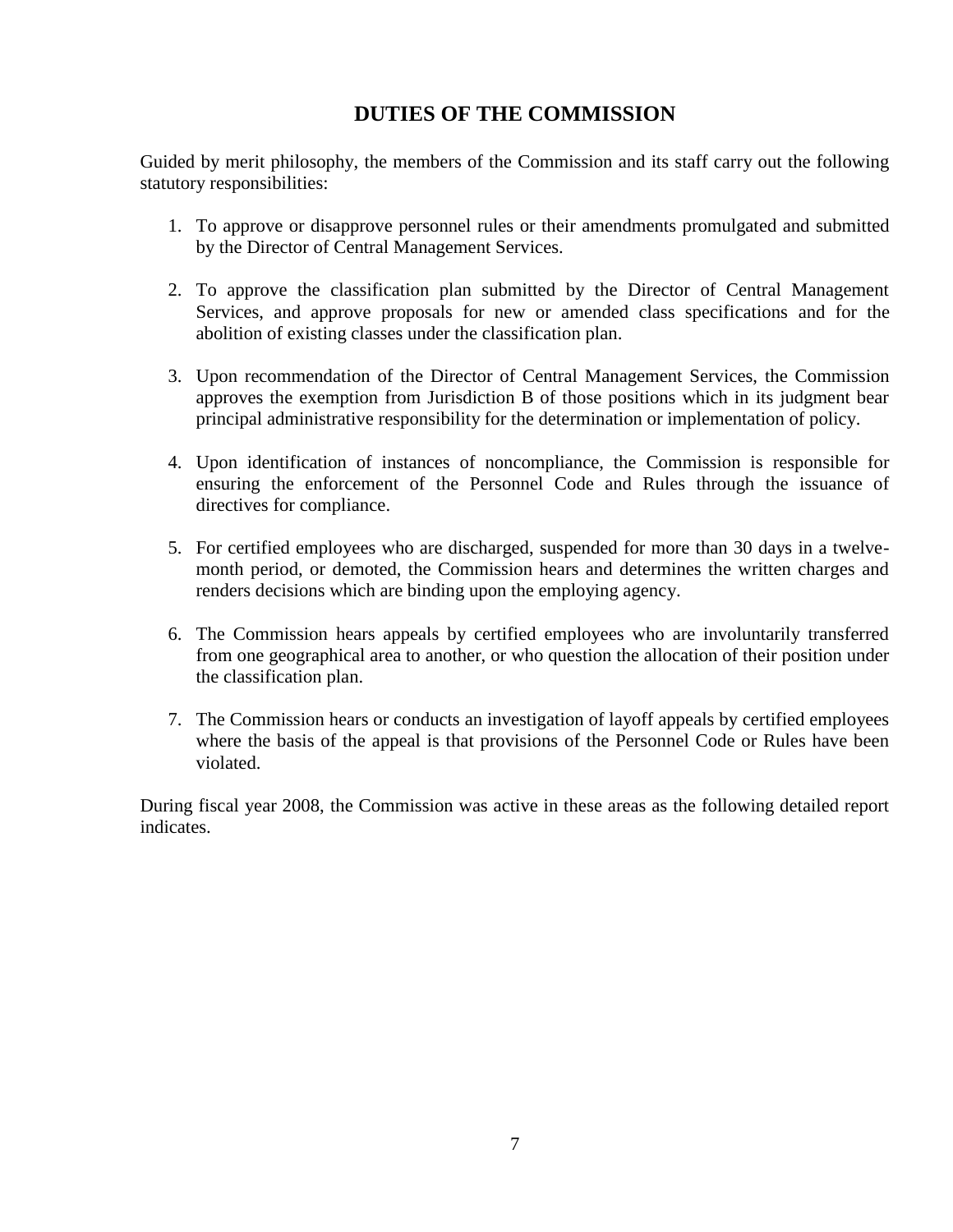#### **(1) REVIEW OF PERSONNEL RULES**

The drafters of the Personnel Code envisioned broad enabling statutes giving the Director of Central Management Services extensive discretion to implement the provisions of the Code through the promulgation of rules. As a check and balance to this power, the Director is to submit proposed rules and/or amendments to the Commission, and the Commission has the authority to disapprove them. During fiscal year 2008, the Director of Central Management Services submitted one proposed amendment to the Personnel Rules as follows:

• Section 302.300 Probationary Status (Probationary Period)

After consideration, the Commission concurred with this amendment, as the changes were very minor and consisted of housekeeping issues.

#### **(2) CLASS SPECIFICATIONS**

A sound system of position classification is essential to carry out the objectives of a merit personnel system. The classification plan establishes the basis for ensuring that employees performing work of the same nature, level of difficulty and complexity are paid within the same salary range, dependent on length of service and excellence of performance. The specifications further set forth the legal requirements for selection of those who desire to enter state service and the promotion of present employees who seek advancement within the career system. So that personnel decisions can be based upon the factual basis of existing assignments, the position classification system identifies the duties performed and responsibilities assigned by individual employees. The Commission has the responsibility of approving all amendments to the classification plan including class specifications.

During fiscal year 2008, the Commission reviewed and acted on 42 amendments to the classification plan. Because of their cooperative working relationship, the staffs of the Commission and the Department of Central Management Services resolved all problems identified in the amendments submitted. Consequently, all issues which could have resulted in a recommendation for the Commission's disapproval were resolved.

| Approved | Approved | Approved | Denied |
|----------|----------|----------|--------|
|          |          |          |        |
| 24       | 12       | h        |        |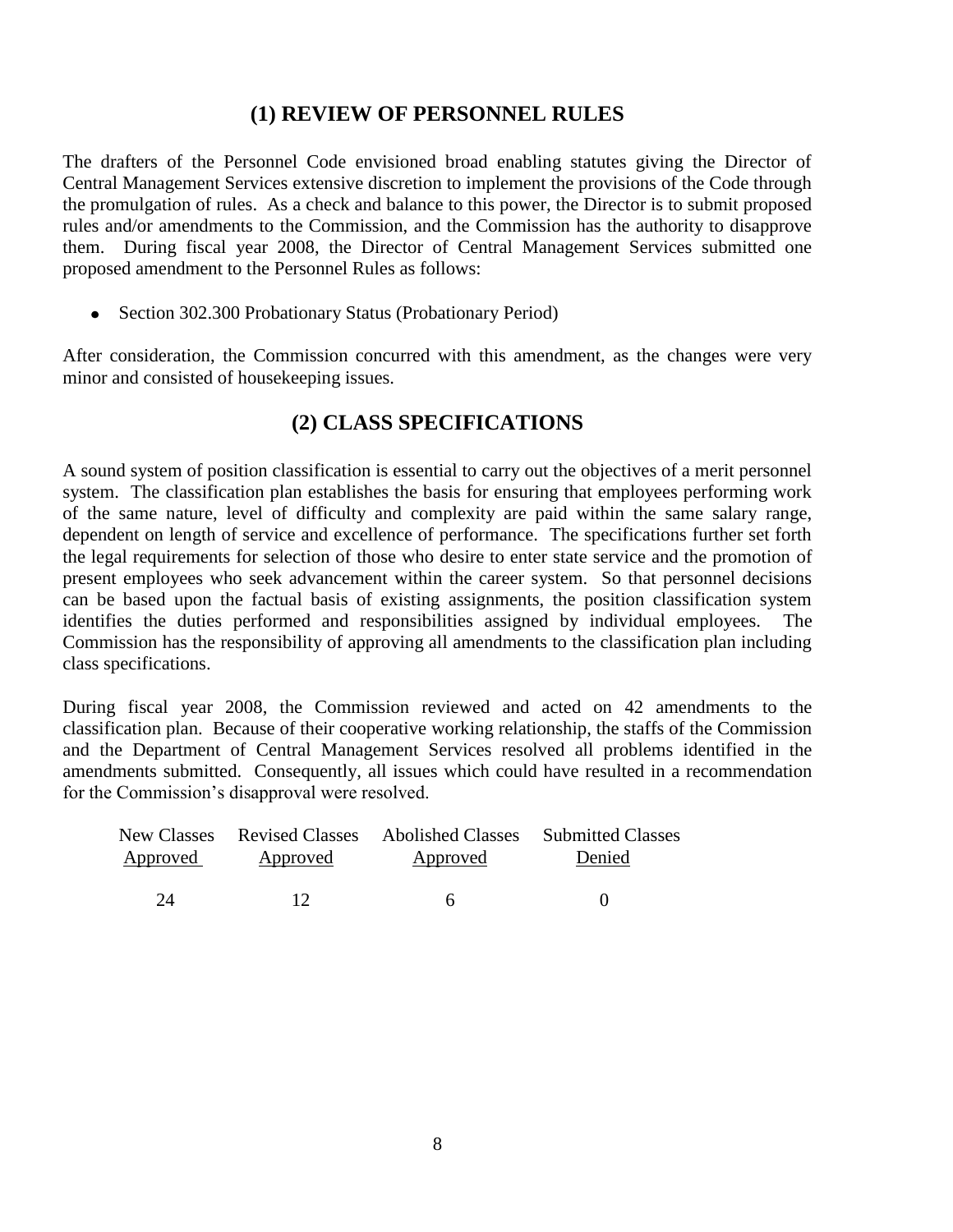#### **3) EXEMPTIONS OF PRINCIPAL POLICY POSITIONS**

A long-standing significant issue in merit systems is the determination of those positions which should be subject to appointment and dismissal at the discretion of the administration. In the Personnel Code, the legislature specifically provided for most major exemptions, such as those for all positions in the legislative and judicial branches, of directors and assistant directors of executive agencies, and of members of boards and commissions. In positions below the director, assistant director, board or commission level, the legislature chose to grant the Director of Central Management Services and the Civil Service Commission joint authority to exempt positions from Jurisdiction B of the Personnel Code. Under this provision, agencies request and the Director of Central Management Services issues a recommendation as to whether positions that bear principal administrative responsibility for the determination of policy or principal responsibility for the implementation of policy should be exempted. This recommendation is then submitted to the Civil Service Commission for approval. The impact upon the merit system of decisions made with respect to the exemption of positions from these provisions of the Personnel Code is obvious.

In carrying out this function, the Commission not only acts to approve exemptions recommended by the Director, but also monitors all positions that have been approved for exemption to ensure that they are used as presented at the time of approval. Clarifications of these positions are evaluated to ensure that only positions that continue to qualify for exemption remain exempt. The Commission received a total of 79 exemption requests in fiscal year 2008. Of those, 65 were granted, eight were denied, and one was continued to the next fiscal year. Five were submitted and later withdrawn.

In addition, the Commission proactively addressed the issue of vacant exempt positions. Every month approximately 200 exempt positions remain unfilled for a variety of reasons. During the year, Commission staff reviewed with various agencies the need for the continued exemption of 102 of those positions that had been vacant the longest. While there were a number of different reasons offered, the overwhelming reason for the extended vacancies related to financial pressures on the agencies. Upon completion of the review and consideration by the Commission, 22 of these positions had their exempt status rescinded.

Set forth on the following page is the exemption activity for each agency. A breakdown of the Commission's actions for fiscal year 2008 follows on the succeeding pages.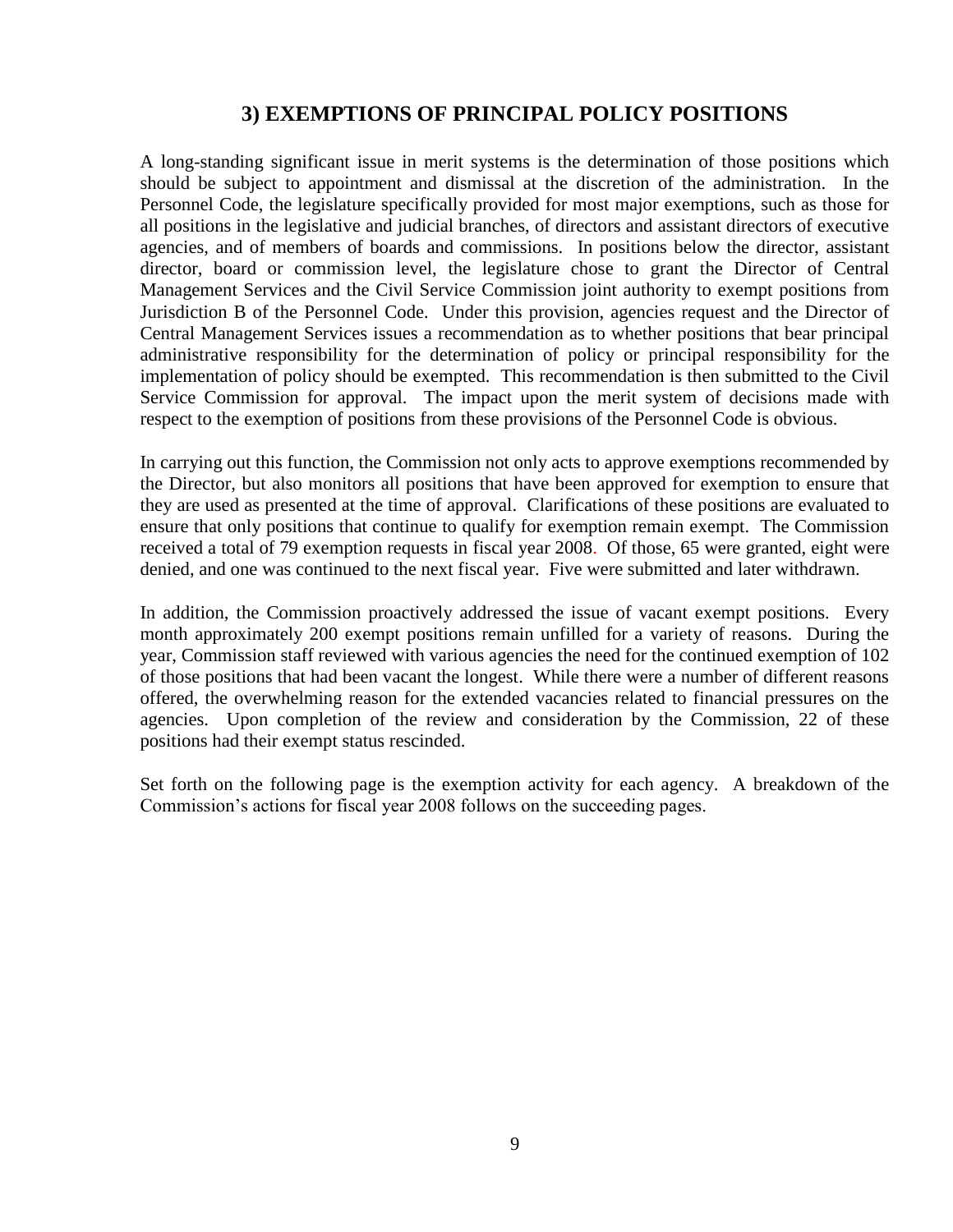## REPORT ON EXEMPT POSITIONS **AS OF JUNE 30, 2008**

|        | Total            | No. of Exempt |
|--------|------------------|---------------|
| Agency | <b>Employees</b> | Positions     |
|        |                  |               |
|        |                  |               |
|        |                  |               |
|        |                  |               |
|        |                  |               |
|        |                  |               |
|        |                  |               |
|        |                  |               |
|        |                  |               |
|        |                  |               |
|        |                  |               |
|        |                  |               |
|        |                  |               |
|        |                  |               |
|        |                  |               |
|        |                  |               |
|        |                  |               |
|        |                  |               |
|        |                  |               |
|        |                  |               |
|        |                  |               |
|        |                  |               |
|        |                  |               |
|        |                  |               |
|        |                  |               |
|        |                  |               |
|        |                  |               |
|        |                  |               |
|        |                  |               |
|        |                  |               |
|        |                  |               |
|        |                  |               |
|        |                  |               |
|        |                  |               |
|        |                  |               |
|        |                  |               |
|        |                  |               |
|        |                  |               |
|        |                  |               |
|        |                  |               |
|        |                  |               |
|        |                  |               |
|        |                  |               |
|        |                  |               |
|        |                  |               |
|        |                  |               |
|        |                  |               |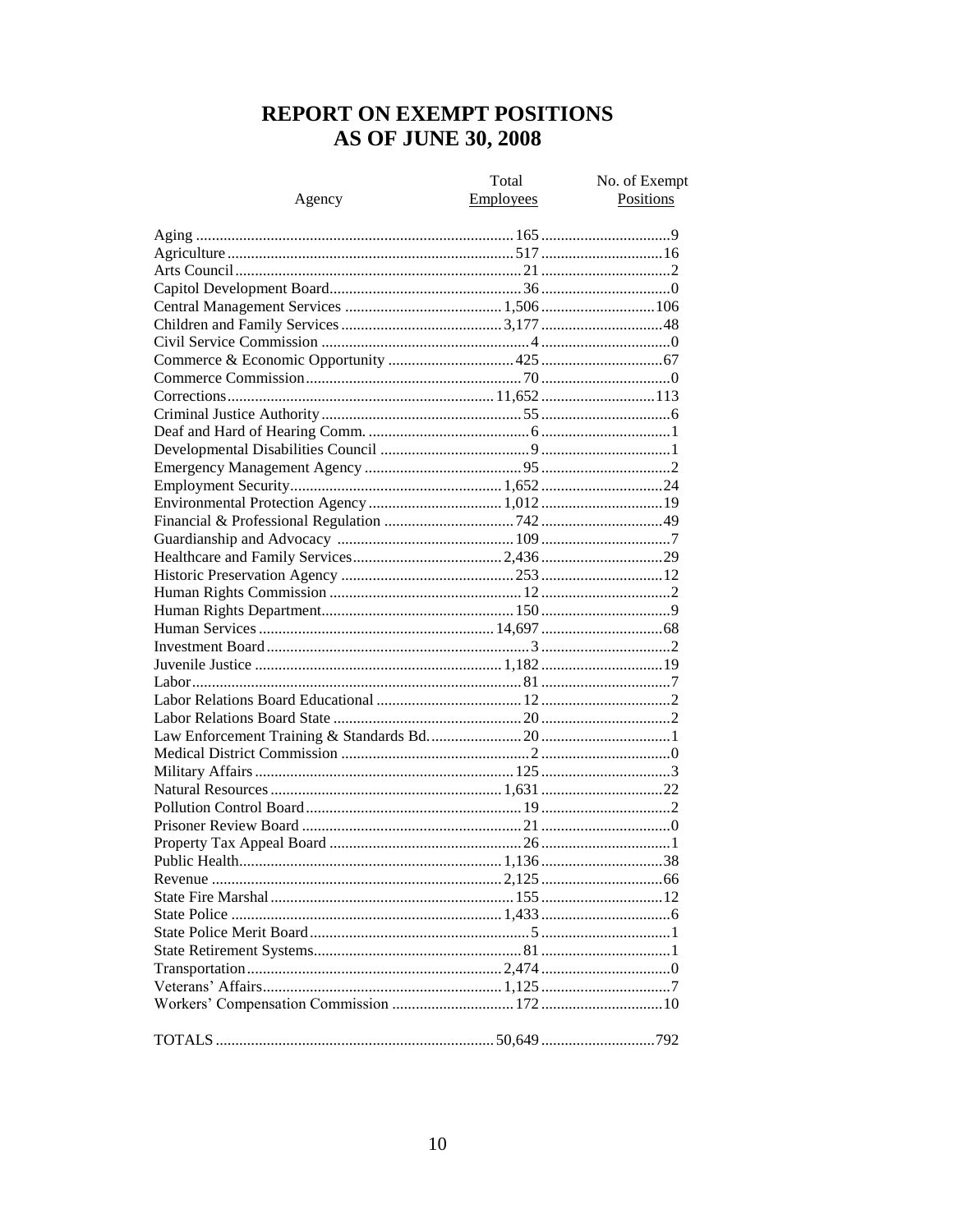# **EXEMPTION ACTIVITY BY AGENCY**

| Aging                                 | 1 Admin Assistant II exemption rescission denied<br>1 SPSA exemption rescission denied                                                                                                                                                                 |
|---------------------------------------|--------------------------------------------------------------------------------------------------------------------------------------------------------------------------------------------------------------------------------------------------------|
| Agriculture                           | 1 SPSA exemption granted<br>1 SPSA exemption rescission denied<br>2 SPSA exemption rescissions granted                                                                                                                                                 |
| <b>Central Management Services</b>    | 2 SPSA exemptions granted<br>3 SPSA exemptions withdrawn<br>2 Admin Assistant II exemption rescissions denied<br>2 SPSA exemption rescissions granted                                                                                                  |
| <b>Children and Family Services</b>   | 2 SPSA exemptions denied<br>2 PSA exemptions denied<br>5 SPSA exemptions granted<br>2 Admin Assistant II exemption rescissions denied<br>1 Medical Administrator exemption granted                                                                     |
| Commerce and Economic Opportunity     | 2 SPSA exemptions granted<br>4 SPSA exemption rescissions denied                                                                                                                                                                                       |
| Corrections                           | 1 SPSA exemption denied<br>9 SPSA exemptions granted<br>1 PSA exemption granted<br>1 Medical Administrator exemption granted<br>1 Admin Assistant II exemption withdrawn<br>2 SPSA exemption rescissions denied<br>1 SPSA exemption rescission granted |
| <b>Emergency Management Agency</b>    | 2 SPSA exemptions granted                                                                                                                                                                                                                              |
| <b>Employment Security</b>            | 1 SPSA exemption denied<br>1 SPSA exemption granted<br>2 SPSA exemption rescissions granted                                                                                                                                                            |
| Financial and Professional Regulation | 7 SPSA exemptions granted<br>1 Medical Administrator exemption granted                                                                                                                                                                                 |
| <b>Gaming Board</b>                   | 1 SPSA exemption rescission denied                                                                                                                                                                                                                     |
| Guardianship & Advocacy Commission    | 1 SPSA exemption granted<br>1 PSA exemption rescission granted                                                                                                                                                                                         |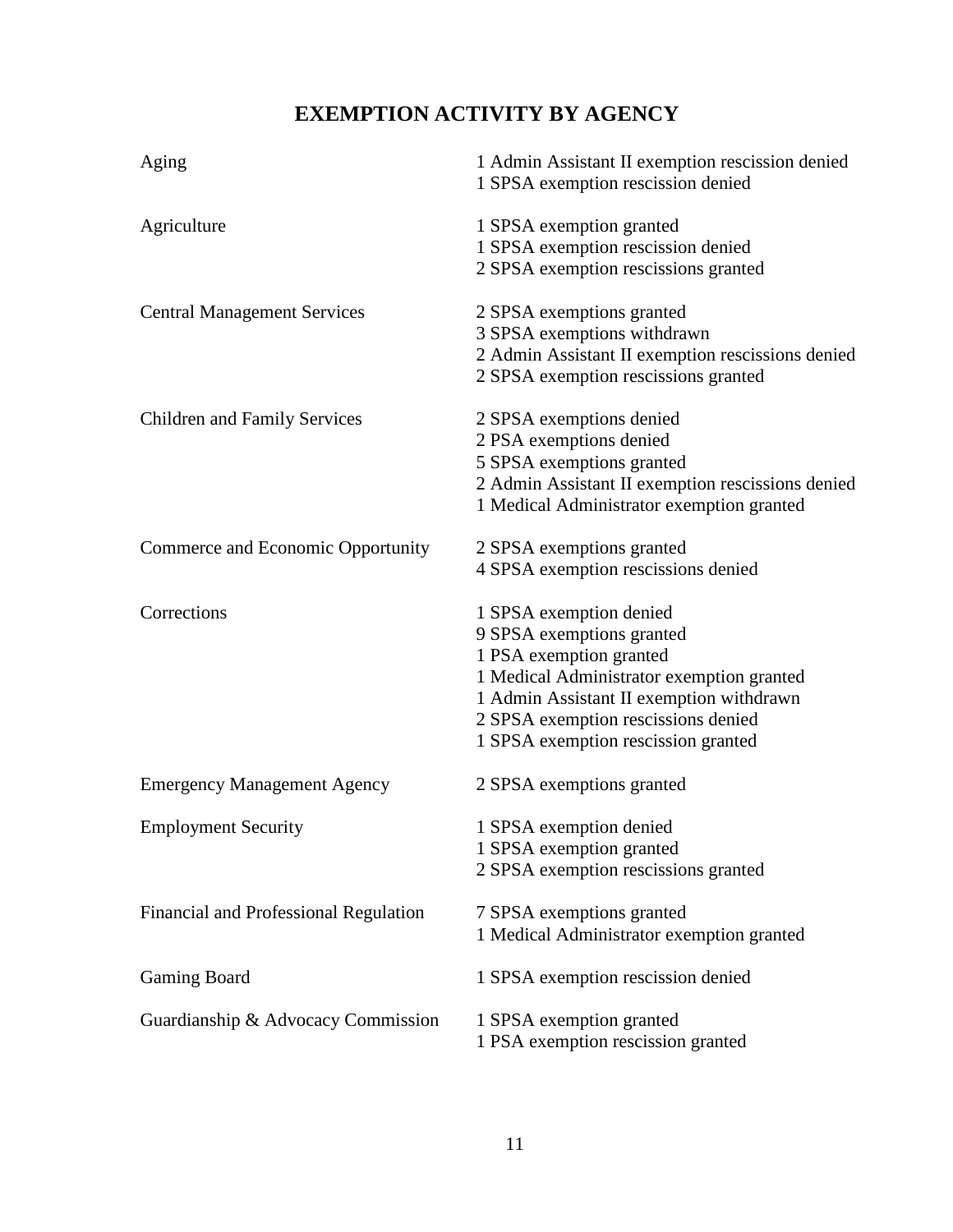| <b>Healthcare and Family Services</b>   | 1 SPSA exemption granted<br>1 SPSA exemption rescission granted           |
|-----------------------------------------|---------------------------------------------------------------------------|
|                                         |                                                                           |
| Human Rights                            | 1 SPSA exemption denied                                                   |
|                                         | 2 SPSA exemptions granted                                                 |
| <b>Human Services</b>                   | 9 SPSA exemptions granted                                                 |
|                                         | 1 SPSA exemption continued                                                |
|                                         | 1 SPSA exemption rescission granted                                       |
| <b>Investment Board</b>                 | 1 SPSA exemption rescission granted                                       |
| Labor                                   | 2 SPSA exemption rescissions denied                                       |
|                                         | 1 SPSA exemption rescission granted                                       |
| Juvenile Justice                        | 1 SPSA exemption granted                                                  |
| <b>Natural Resources</b>                | 1 SPSA exemption granted                                                  |
|                                         | 4 SPSA exemption rescissions granted                                      |
|                                         | 1 PSA exemption rescission granted                                        |
| <b>Pollution Control Board</b>          | 1 SPSA exemption rescission granted                                       |
| Property Tax Assessment Board           | 1 SPSA exemption rescission granted                                       |
| Public Health                           | 6 SPSA exemptions granted                                                 |
|                                         | 2 SPSA exemption rescissions denied                                       |
|                                         | 1 Medical Administrator exemption rescission denied                       |
|                                         | 1 Admin Assistant II exemption rescission denied                          |
| Revenue                                 | 1 SPSA exemption denied                                                   |
|                                         | 7 SPSA exemptions granted                                                 |
|                                         | 1 SPSA exemption withdrawn                                                |
|                                         | 2 SPSA exemption rescissions denied                                       |
|                                         | 1 Admin Assistant II exemption rescission denied                          |
|                                         | 1 SPSA exemption rescission granted                                       |
| <b>State Fire Marshal</b>               | 1 PSA exemption granted                                                   |
| <b>State Retirement System</b>          | 1 SPSA exemption granted                                                  |
| Transportation                          | 1 SPSA exemption rescission granted                                       |
| Veterans' Affairs                       | 2 SPSA exemptions granted                                                 |
| <b>Workers' Compensation Commission</b> | 1 SPSA exemption rescission denied<br>1 SPSA exemption rescission granted |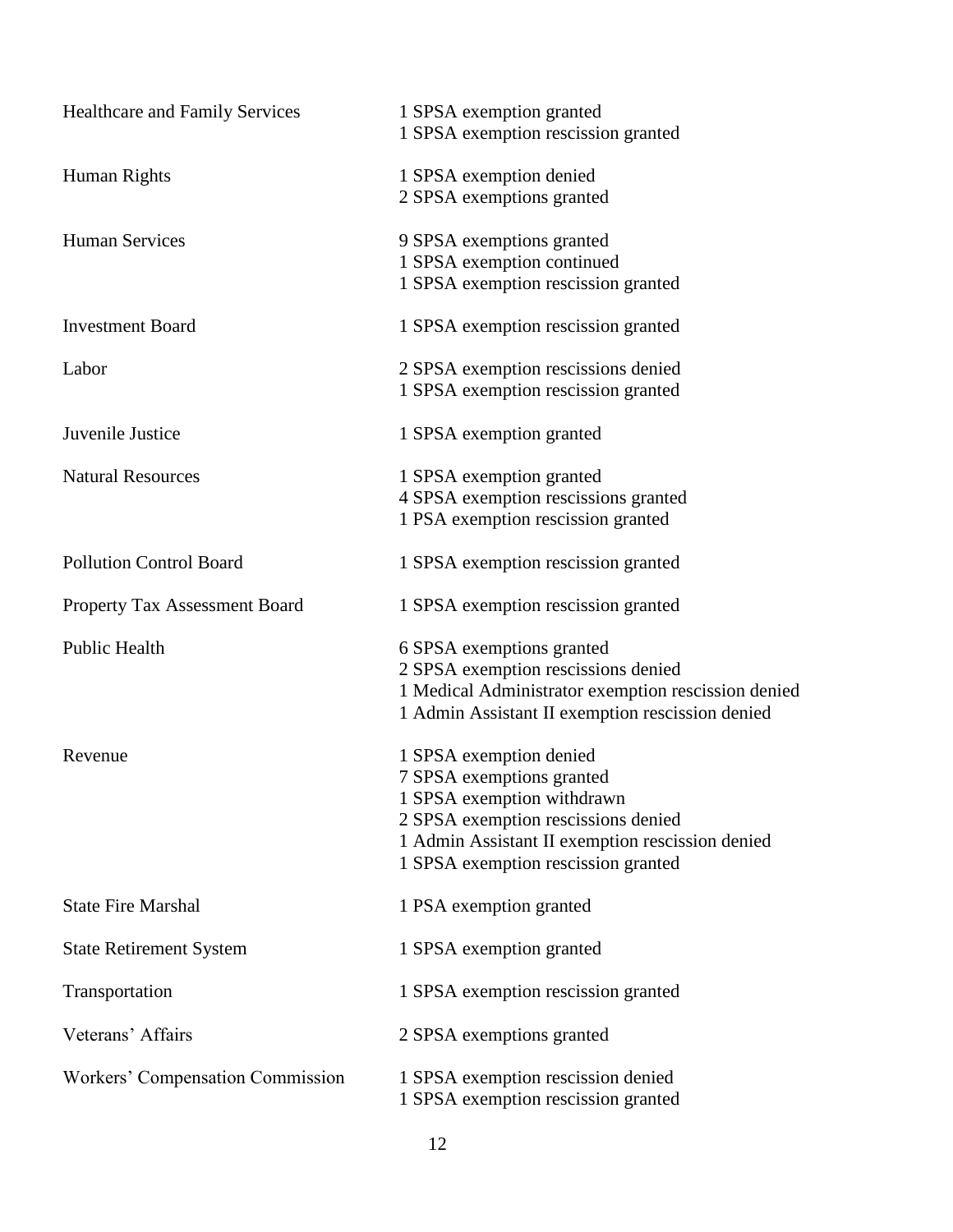## **(4) RULE VIOLATION AND COMPLIANCE ACTIVITY**

A merit system can only be as effective as the people who administer it will permit. Recognizing that pressures exist to circumvent the merit system and to provide a bulwark against the erosion of merit system standards, the legislature placed in the Civil Service Commission the responsibility for ensuring that personnel activities are carried out in compliance with the Personnel Code and Personnel Rules along with the authority to direct compliance where it finds violations. In carrying out this mandate, the Commission has historically utilized two basic approaches.

First, it investigates all allegations of noncompliance furnished to the Commission or brought to the attention of its staff to determine whether there was a violation of the statutes and/or its implementing rules. There were six decisions rendered on appeals of Personnel Code and/or Rule violation allegations in fiscal year 2008. Two appeals resulted in a finding of no violation; one appeal was dismissed because of failure to appear at the hearing; one appeal was dismissed as the employee withdrew it; one appeal was dismissed due to no jurisdiction; and one appeal resulted in a finding that a violation had occurred and the agency was ordered to comply with the Personnel Code and Rules.

The Commission has the authority to conduct reviews and audits of personnel activities as carried out by the Department of Central Management Services and other operating agencies and has done so in the past. It has been the practice of the Commission to conduct such audits sporadically and only with the resources remaining after it completes its other statutorily mandated responsibilities. These include hearing employee allocation and discharge appeals, investigating layoff appeals, and reviewing proposals made by the Director of Central Management Services for amendments to the Classification Plan or for exemption of principal policy positions. Given the Commission's existing resources, level of informal communication with Central Management Services, and the capacity for duplication that audits oftentimes accomplished, continuation of the agency audit program has not been a priority of the Commission over the past several years. With that in mind, the Commission did not conduct any audits in fiscal year 2008.

The Personnel Code also provides for appointments to state service in accordance with the principle of merit and fitness which is determined by the use of examination methods in areas of education, experience, cultural knowledge, capacity, knowledge, manual skill, linguistic ability, character, physical fitness, and psychological fitness. There are occasions, however, where examinations are not feasible and in order to provide flexibility, the Code provides for three types of appointments, which can be made without formal competitive examination. These are emergency, temporary, and provisional appointments, all of which are limited by the Personnel Code.

Emergency appointments shall not exceed 60 days, shall not be renewed and may be made without regard to an eligible list. Notices of selections and terminations shall be reported immediately to the Director of Central Management Services. Temporary appointments may be utilized by persons in positions to perform temporary or seasonal work. No position shall be filled by temporary appointment for more than six months out of any twelve-month period. Provisional appointments may be utilized by persons in positions when there is no appropriate eligible list available. No positions shall be filled by provisional appointment for more than six months out of any twelve month period.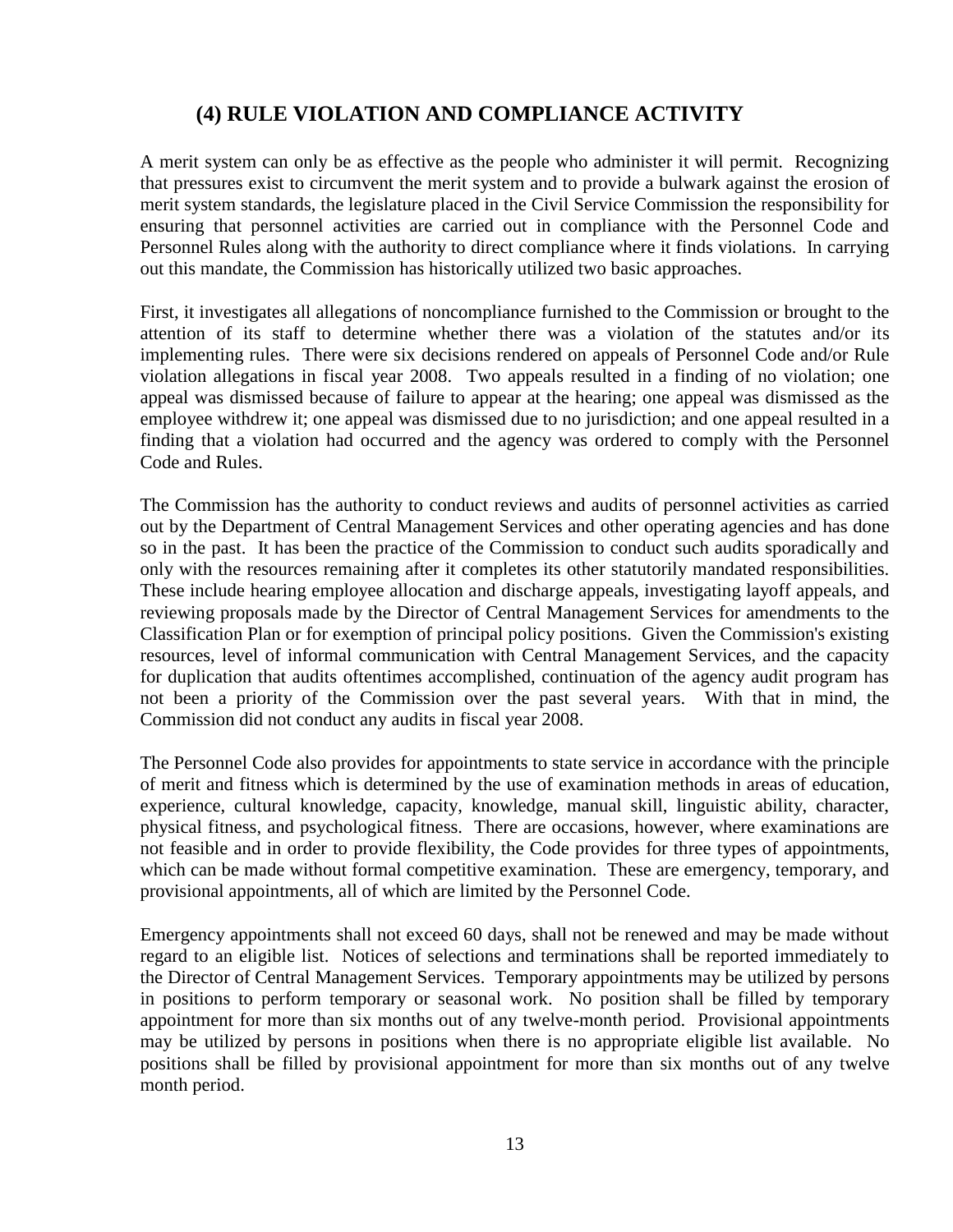The following are the numbers of consecutive non-merit appointments reported by the Commission in the monthly minutes. The minutes provide the number by agency.

| July      | 172 | January  | 88  |
|-----------|-----|----------|-----|
| August    | 162 | February | 104 |
| September | 118 | March    | 87  |
| October   | 46  | April    | 45  |
| November  | 37  | May      | 80  |
| December  | 88  | June     | 80  |

The incumbents have been appointed to temporary appointments for more than six months in a twelve-month period or have received a number of non-merit appointments. Although these appointments are not in violation of the Personnel Code or Rules, they are reported for the information of the members of the Commission for purposes of monitoring.

#### **(5) APPEALS OF DISCHARGE, SUSPENSION OVER 30 DAYS IN A TWELVE-MONTH PERIOD, AND DEMOTION**

The Civil Service Commission is responsible for conducting hearings on appeals of discharge and suspensions totaling more than 30 days in any twelve-month period, and demotion. The Commission has the power to administer oaths, subpoena witnesses, and compel the production of books and papers in accordance therewith.

When an employee receives a written notice of discharge, they may appeal the action to the Commission. The appeal must be filed within 15 days after service of the written notice of discharge. The Commission then schedules a hearing within 30 days. At the hearing, the employee has a right to counsel and may question the witnesses who testify against him under oath. The burden of proof is upon the agency to prove that cause for discharge of the employee exists, and that discharge is the appropriate discipline.

In fiscal year 2008, the Commission rendered decisions in 32 discharge appeals. The Commission upheld nine discharges and imposed a suspension instead of discharge in five appeals. In two appeals, the Commission lost jurisdiction pursuant to a court ruling; two appeals were dismissed when the employee failed to appear at the scheduled hearing; four appeals were dismissed because they were settled; four appeals were dismissed due to no jurisdiction; and six appeals were withdrawn.

There were five decisions in appeals of suspension over thirty days in a twelve-month period during fiscal year 2008. Three were withdrawn; one was dismissed when the employee failed to appear at the scheduled hearing; and one was upheld.

The Commission is also responsible for hearing appeals of employees who have been demoted in their positions. Although this is not an active area it is important that employees have a right to appeal if they believe they have been unjustly demoted in their position. The Commission received two demotion appeals during fiscal year 2008; one is under investigation and the other was dismissed as the employee withdrew it.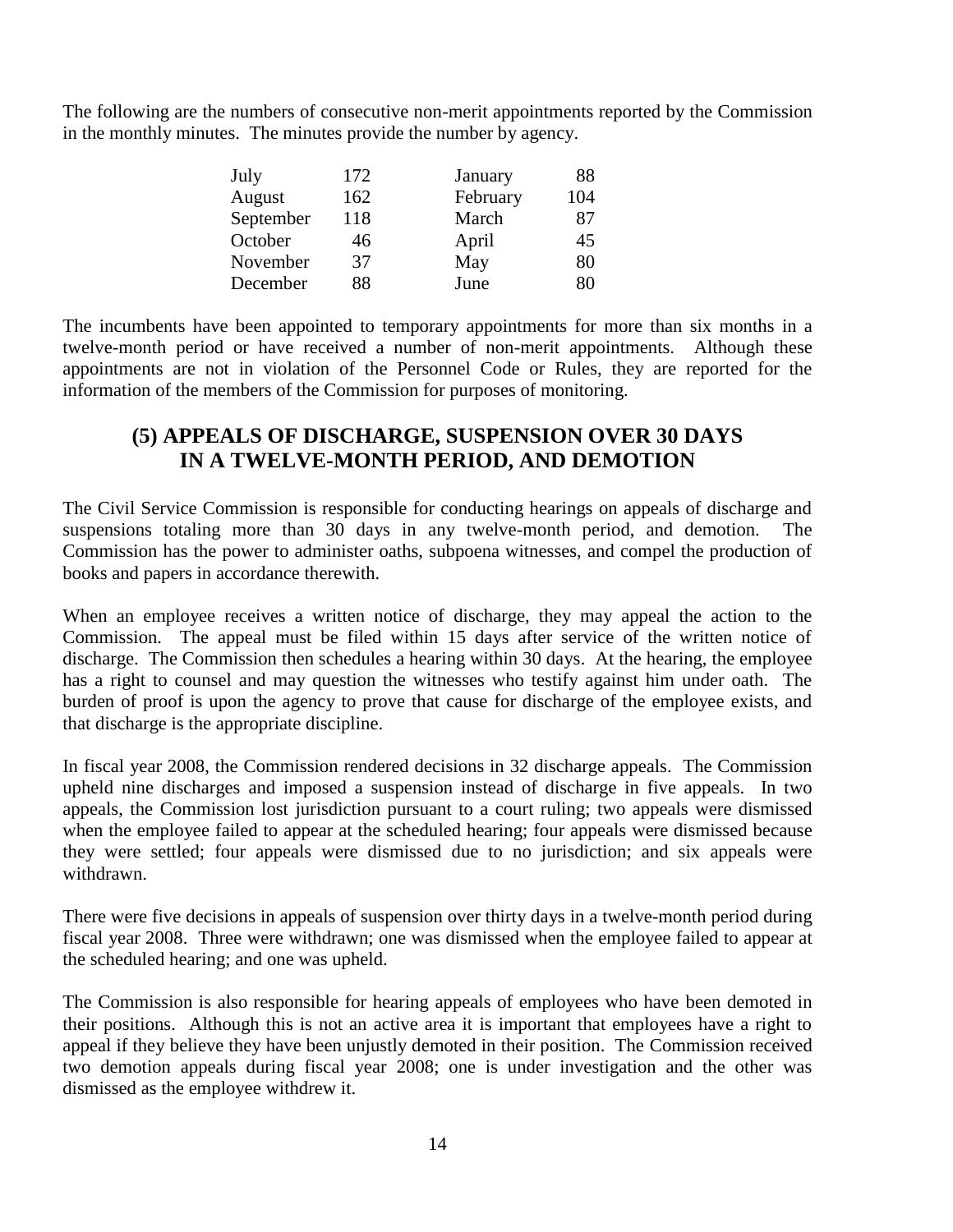## **(6) APPEALS OF GEOGRAPHICAL TRANSFER AND ALLOCATION**

Employees who are involuntarily transferred from one geographic area of the state to another may appeal such transfers to the Commission. The Commission did not receive a geographic transfer appeal during fiscal year 2008.

The Commission is also responsible for hearing employees' appeals from decisions of the Director of the Department of Central Management Services where an employee believes that their position is improperly allocated. In allocation appeals the burden is on the employee to prove the Director of Central Management Services has not properly classified their position. The Commission received five allocation appeals during fiscal year 2008. Four appeals are currently under investigation and one was dismissed as it was not timely filed.

## **(7) APPEALS OF LAYOFF**

The Personnel Rules allow the layoff of certified employees due to lack of funds, material change in duties or organization, lack of work, and the abolition of a position or for any of these reasons. Employees who feel that they have been laid off in violation of the Personnel Code or Rules may, within 15 days following the effective date of layoff, file a written appeal to the Civil Service Commission.

The Civil Service Commission is authorized to investigate the allegations made by the employee in the layoff appeal and may conduct a hearing if it is determined that substantial issues of fact or law remain unresolved. When the investigation is complete, a proposed finding is issued by staff and submitted to the employee and agency. If adopted by the Commission, the decision becomes a final administrative decision. No layoff appeals were filed during fiscal year 2008.

## **DECLARATORY RULING**

The Rules of the Civil Service Commission allow for Declaratory Rulings as to material questions involving the interpretation of the Personnel Code, Personnel Rules or final orders of the Commission upon petition by interested or effected parties. Declaratory Rulings are only advisory. This is an infrequent action and the Commission received one such request in fiscal year 2008. That request for a ruling is currently pending.

#### **GRIEVANCE COMMITTEE**

The Director of Central Management Services is required to appoint a grievance committee to hear step 4 grievances comprising two employees of Central Management Services and one Commission employee with experience and knowledge in personnel administration and employee relations. The Director is allowed to substitute another agency employee in the absence of a Commission employee. Commission staff did not participate in any grievance committee meetings during fiscal year 2008.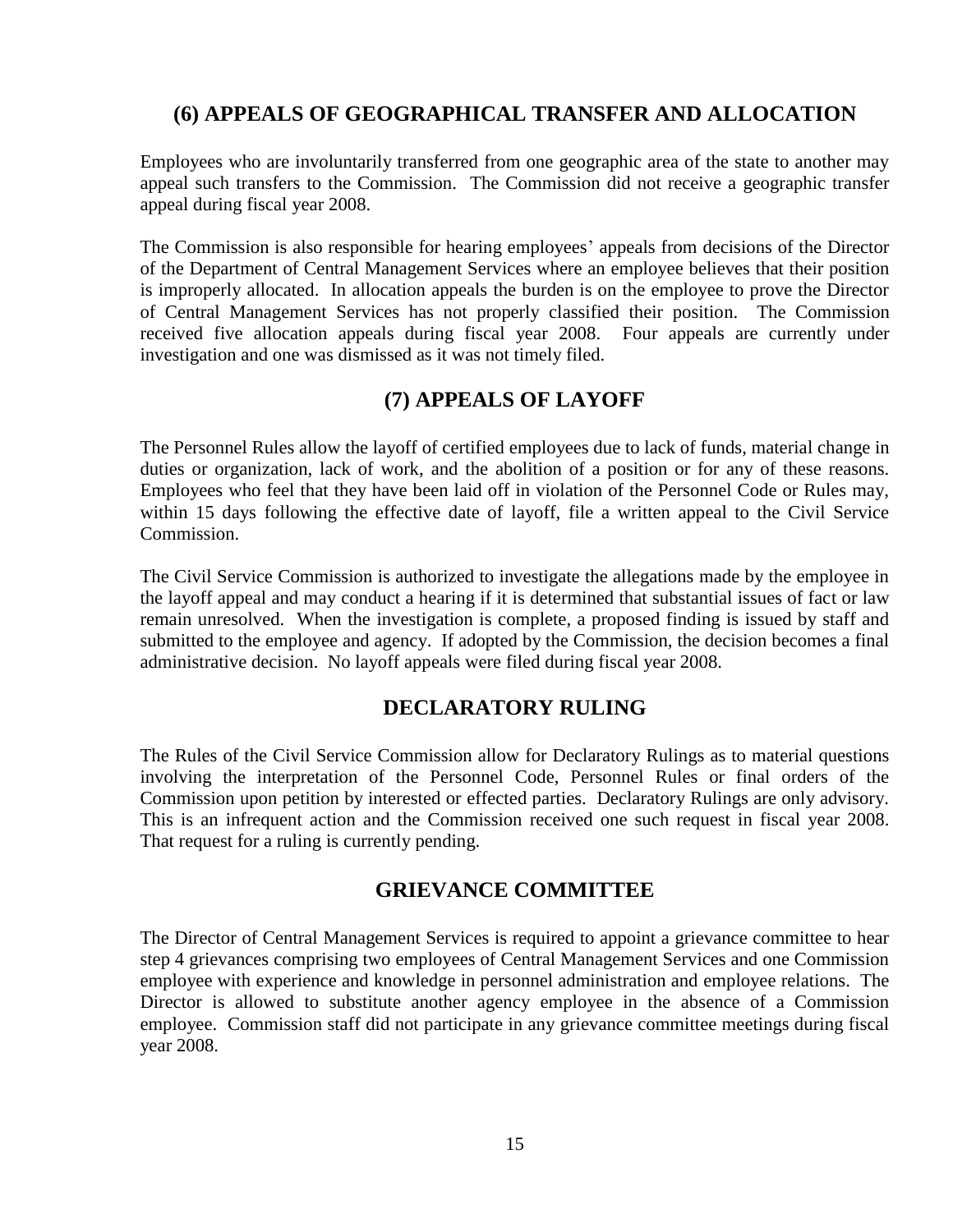#### **TRAINING**

In order to properly administer the State's merit system, agency administrators must have knowledge and expertise in all areas of personnel. Dealing with problem employees is often the most intimidating and frustrating aspect of personnel administration. It is the Commission's belief that while regrettable, discipline up to and including discharge is a necessary component of a good personnel system. The Commission, in an effort to make administrators aware of the requirements of successfully dealing with the disciplinary process, has offered agencies instruction in the disciplinary process. Numerous informal discussions on related issues occurred throughout the year between Commission staff and Agency administrators. The Commission staff is available to employees and agency administrators to respond to a variety of procedural inquiries regarding the operation of the Commission.

## **OTHER DUTIES – CHAIRMAN'S EX OFFICIO POSITION**

The Chairman of the Commission is an *ex officio* member of the Interagency Committee on Employees with Disabilities (ICED) that operates with no budget and no paid staff, and relies on the technical and financial support of its members and their respective agencies. The Chairman, through a representative of the Commission, participates in monthly meetings and many disability awareness events throughout the year to address the diverse issues and concerns of the 2,483 persons with disabilities employed by executive agencies of the State of Illinois.

On April 29 and 30, 2008, the Interagency Committee on Employees with Disabilities sponsored a Legislative Reception and Annual Conference to address the issues that confront employees with disabilities.

## **STATE HISPANIC AND BILINGUAL EMPLOYMENT PLANS**

The Civil Service Commission does not discriminate on the basis of religion, race, national origin, sex, age, handicap, or any other non-merit factor in providing employment opportunities. Due to the small size of the Commission, there is no formal Hispanic or Bilingual Employment Plan.

## **REPORT ON GREEN GOVERNMENTS ILLINOIS ACT**

In recognition of the State's environmental and resource consumption impacts, and its potential to be a role model for private and public institutions, the Illinois General Assembly enacted the Green Governments Illinois Act (Public Act 95-0657, effective October 10, 2007). The Act builds on past efforts to improve the environmental and resource efficiency of government operations, starting with the creation of the Green Governments Coordinating Council.

During fiscal year 2008, the Civil Service Commission set sustainability goals and made a sustainability progress report for purchasing and office operations. The Commission was successful in reaching the goals which included reducing paper usage and solid waste, purchasing recycled paper and recycled toner cartridges, and raising employee awareness of sustainability concepts and goals. Strategies used in reaching these goals included a new policy of printing and copying on both sides of paper, and utilizing scanned documents whenever possible.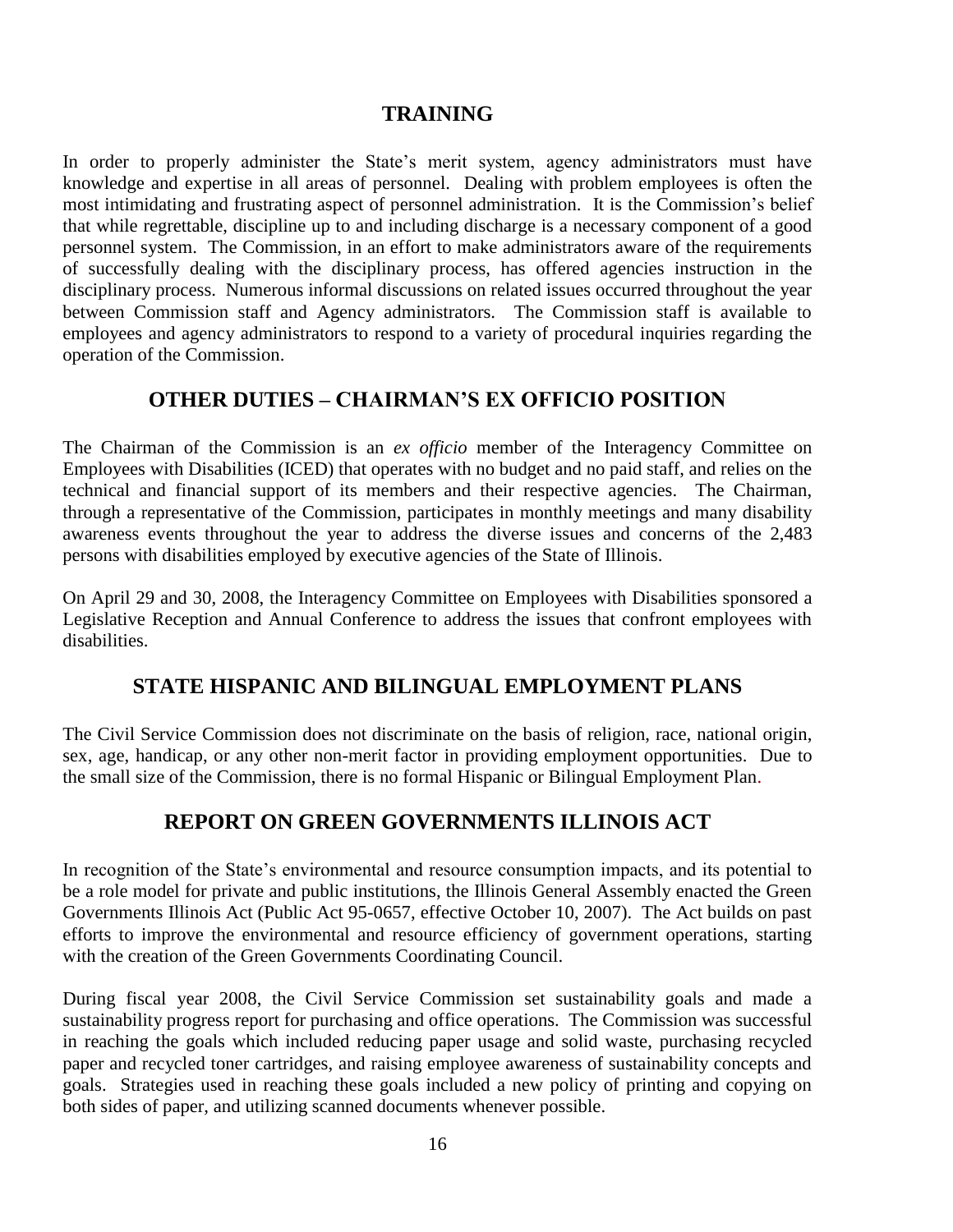# **TECHNICAL ACTIONS BY THE COMMISSION**

|                                     | FY 04      | FY 05          | FY 06       | FY 07          | <b>FY 08</b> |
|-------------------------------------|------------|----------------|-------------|----------------|--------------|
| <b>Class Specifications</b>         |            |                |             |                |              |
| <b>Revisions Denied</b>             | $\Omega$   | $\overline{0}$ | 0           | $\Omega$       | 0            |
| New Classes Approved                | 5          | 15             | 8           | $\overline{2}$ | 24           |
| <b>Revised Classes Approved</b>     | 42         | 15             | 32          | 8              | 12           |
| <b>Abolished Classes Approved</b>   | 7          | 18             | 3           | 5              | 6            |
| <b>TOTALS</b>                       | 54         | 48             | <b>43</b>   | <u>15</u>      | 42           |
| $4d(3)$ Exemptions                  |            |                |             |                |              |
| <b>Exemptions Granted</b>           | 199        | 87             | 56          | 44             | 65           |
| <b>Exemptions Denied</b>            | 30         | 3              | 2           | 6              | 8            |
| <b>Exemptions Rescinded</b>         | 0          |                | 9           |                | 22           |
| <b>Exemption Rescissions Denied</b> | $\theta$   | $\overline{0}$ | 0           | $\theta$       | 24           |
| <b>Exemption Requests Withdrawn</b> | 35         | 8              | 9           | 12             | 5            |
| <b>TOTALS</b>                       | <u>264</u> | 99             | 76          | 63             | 124          |
| <b>TOTAL TECHNICAL ACTIONS</b>      | <u>318</u> | 147            | <u> 119</u> | <u>78</u>      | <u> 166</u>  |

## **TECHNICAL ACTIONS**

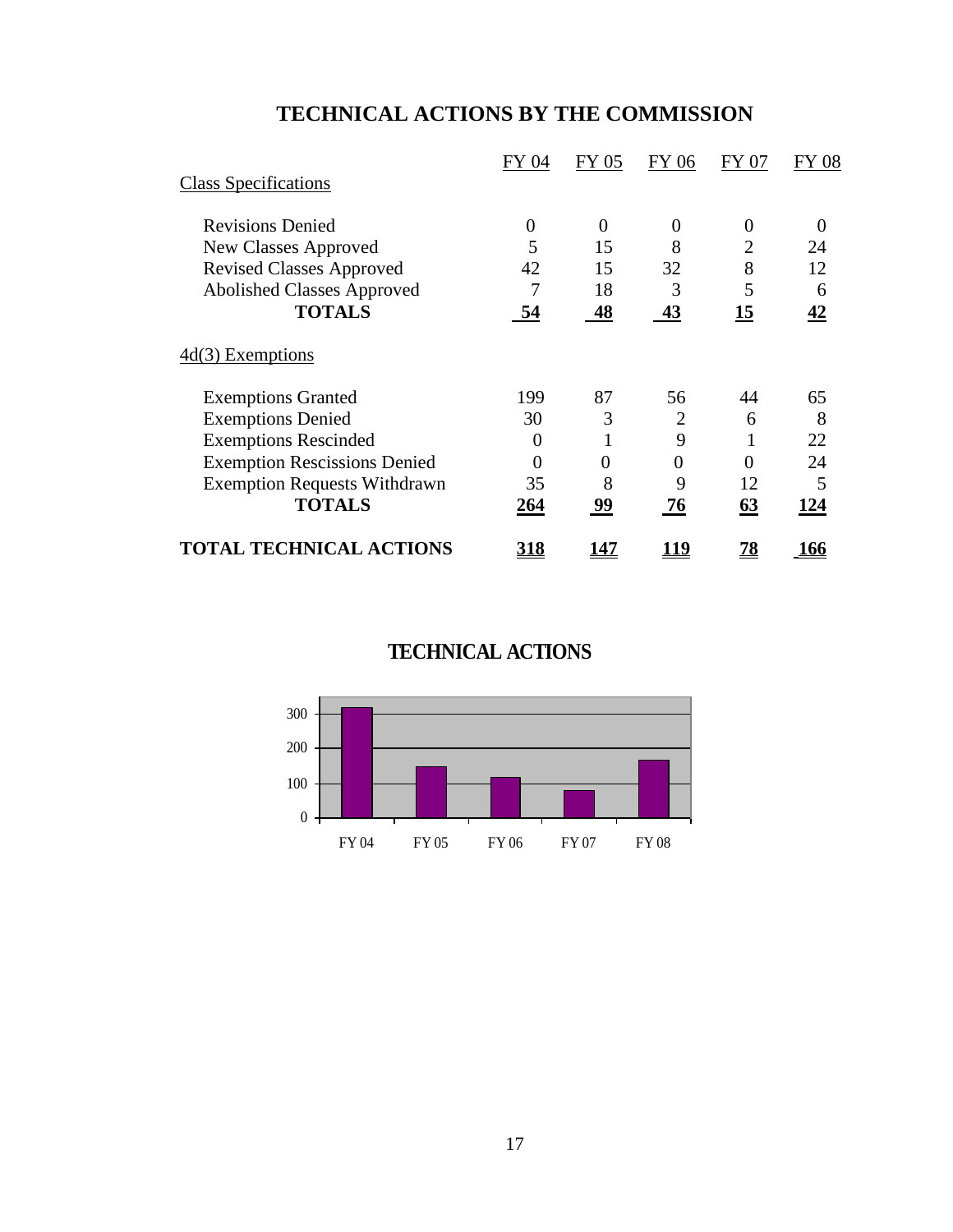# **CHARGES FOR DISCHARGE AND SUSPENSION<sup>1</sup>**

 $\overline{a}$ 

 $1$  The total exceeds the number of employees discharged and suspended because multiple charges were made against some employees.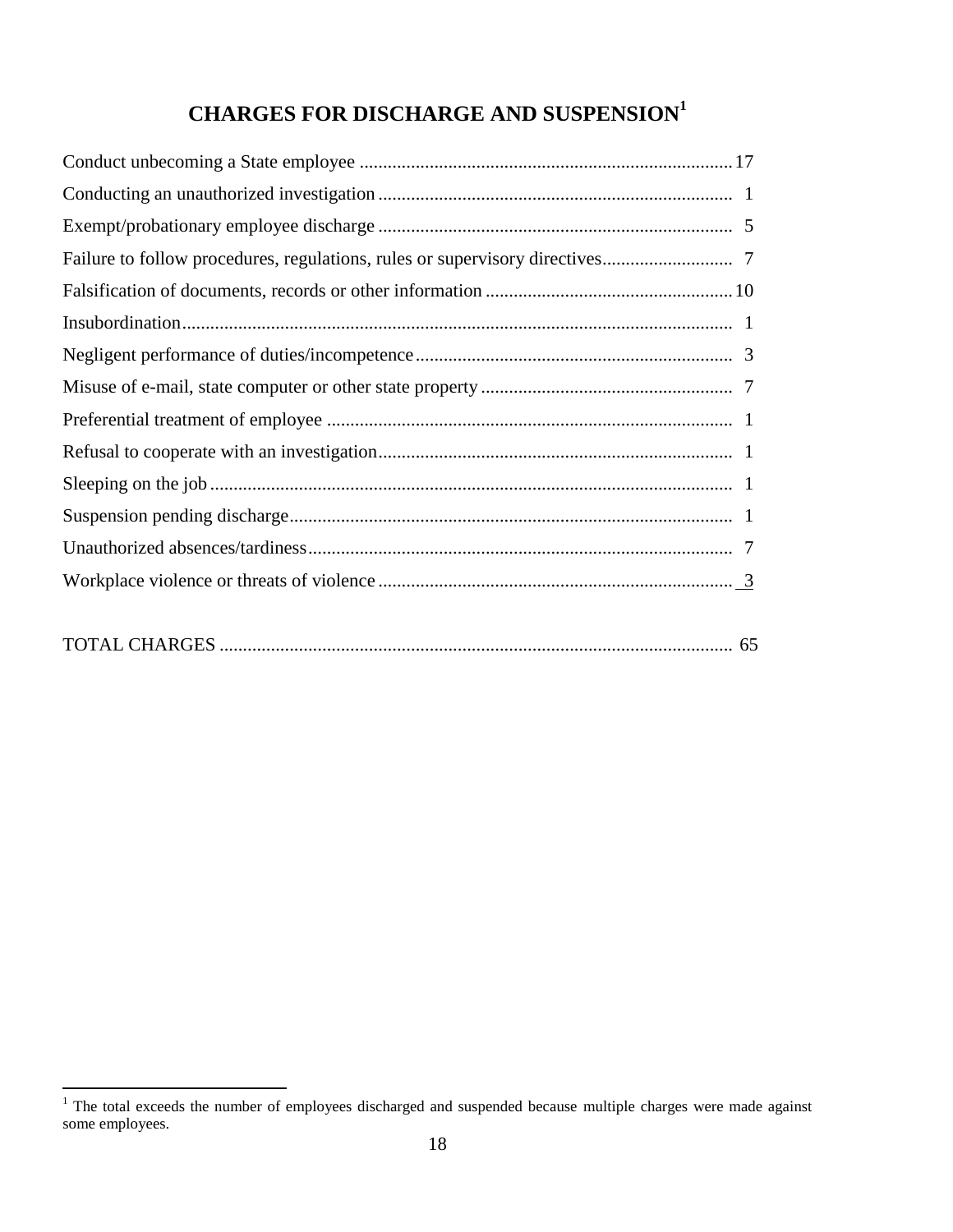## A. Substantive Actions by the Commission FY04 FY05 FY06 FY07 FY08 Appeals granted: Employees reinstated with suspension 8 7 9 2 5 Employees reinstated without suspension 34 2 2 2 0 Layoff appeal granted  $0 \t 2 \t 2 \t 0 \t 0$ Suspension invalidated in part  $\begin{array}{cccc} 0 & 1 & 1 & 1 \end{array}$ Rule Violation appeal granted 1 1 0 1 1 **Total 43 13 14 6 6** Appeals denied: Discharge appeal denied 11 14 4 10 9 Position Allocation denied 1 0 1 1 1 Layoff appeal denied  $5 \t 50 \t 27 \t 0 \t 0$ Geographical Transfer appeal denied 1 0 0 1 0 Suspension appeal denied 0 1 1 1 1 1 Rule Violation appeal denied 1 1 2 3 2 Declaratory Ruling 0 1 0 0 0 **Total 19 67 35 16 13 Total Substantive Actions by the Commission 62 80 49 22 19** B. Appeals Dismissed Without Decision<sup>2</sup> Discharges 23 28 19 18 Demotions  $0$  0 0 2 1 Position allocations 0 1 0 0 1 Layoff appeals  $0 \t 6 \t 5 \t 1 \t 0$ Geographical Transfers 2 0 0 0 0 0 Suspensions  $0 \t 1 \t 5 \t 3 \t 4$ Rule Violations  $\begin{array}{cccc} 0 & 0 & 6 & 2 & 3 \end{array}$ **Total 25 36 35 27****27** C. Appeals Pending at end of Fiscal Year 77 55 26 21 29 D**.** Total Appeals Closed or Pending at end of Fiscal Year 164 171 110 70 75

#### **DECISIONS OF THE COMMISSION IN APPEALS**

<sup>&</sup>lt;sup>2</sup> Includes appeals dismissed due to settlement, withdrawal, default (failure to appear or failure to respond to Commission inquiry) or lack of jurisdiction.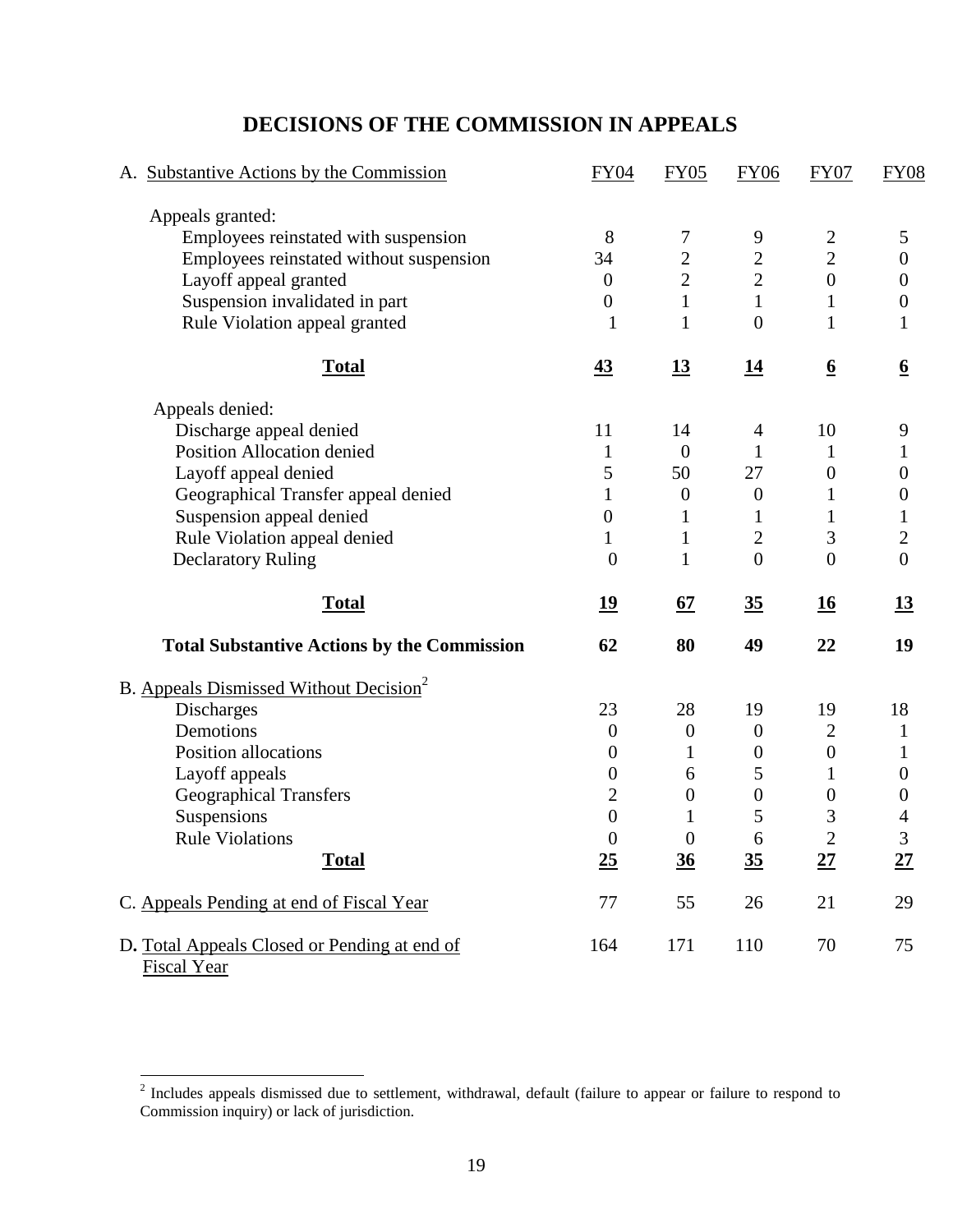

## **APPEALS FILED BY TYPE**

The following is a summary of appeals filed with the Commission by type during fiscal year 2008, along with a comparison chart for the past two fiscal years:

| Discharge                 | 35                      |
|---------------------------|-------------------------|
| Suspension                | 5                       |
| Demotion                  | $\overline{2}$          |
| Geographical Transfer     | 0                       |
| Allocation                | $\overline{\mathbf{5}}$ |
| Layoff                    | $\mathbf{\Omega}$       |
| <b>Rule Violation</b>     | 6                       |
| <b>Declaratory Ruling</b> |                         |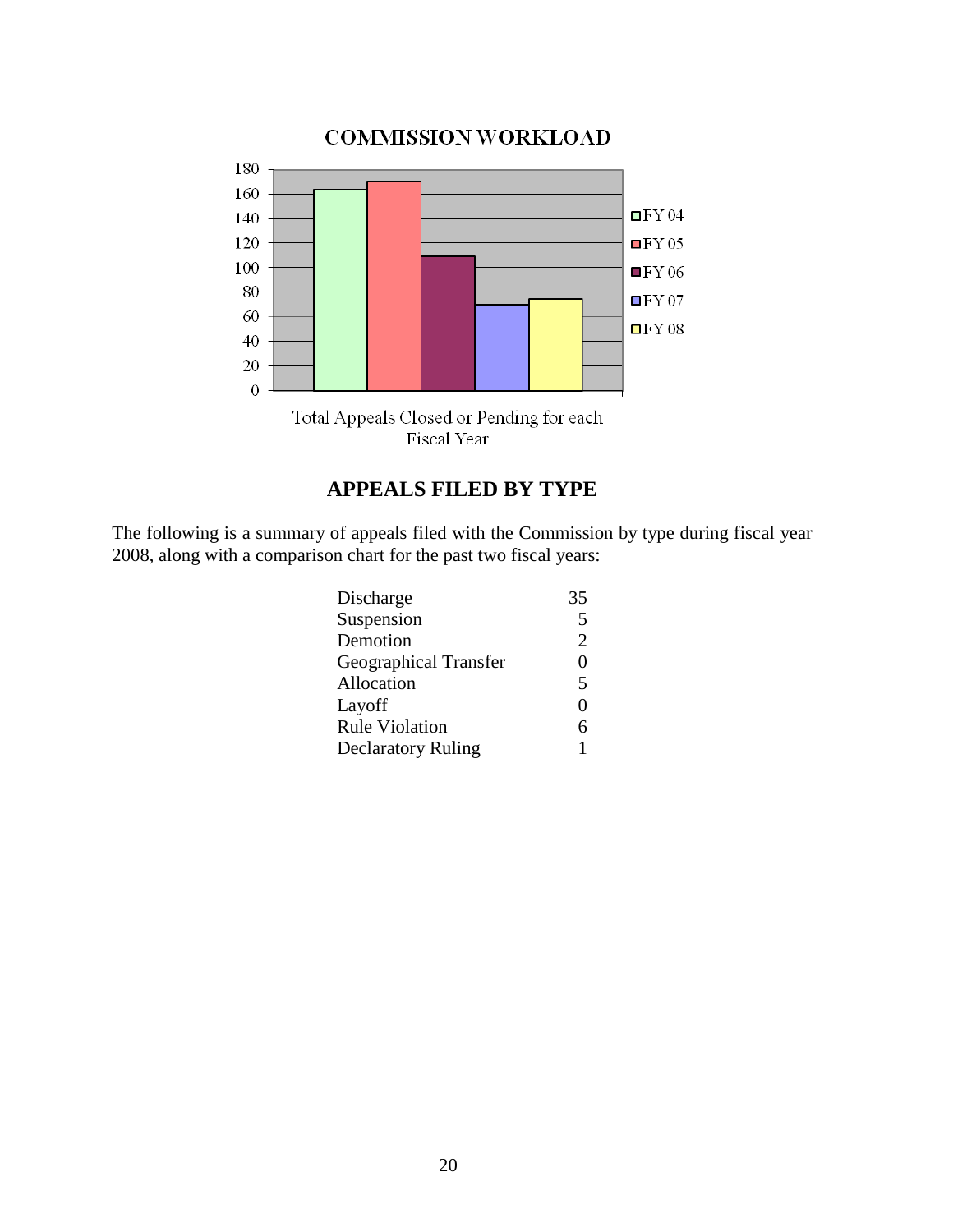

This data reflects the processing time for appeals that were concluded during fiscal year 2008. As of June 30, 2008 there were no appeals pending from previous years.